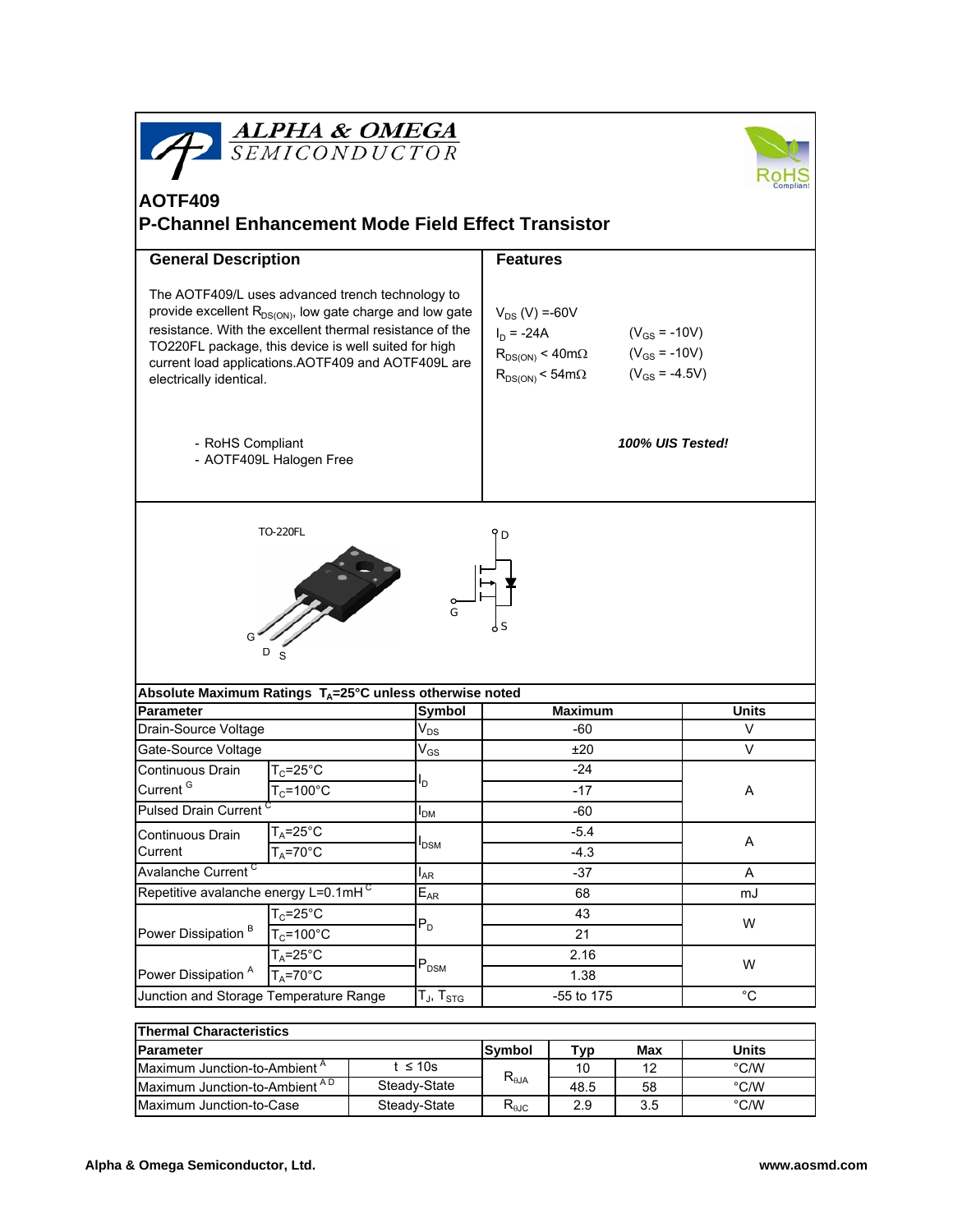## Electrical Characteristics (T<sub>J</sub>=25°C unless otherwise noted)

| <b>Symbol</b>               | <b>Parameter</b>                         | <b>Conditions</b>                                                                            | Min    | <b>Typ</b>     | <b>Max</b> | <b>Units</b> |
|-----------------------------|------------------------------------------|----------------------------------------------------------------------------------------------|--------|----------------|------------|--------------|
| <b>STATIC PARAMETERS</b>    |                                          |                                                                                              |        |                |            |              |
| <b>BV<sub>DSS</sub></b>     | Drain-Source Breakdown Voltage           | $I_D = -250 \mu A$ , $V_{GS} = 0V$                                                           | $-60$  |                |            | V            |
| $I_{DSS}$                   | Zero Gate Voltage Drain Current          | $V_{DS} = -60V$ , $V_{GS} = 0V$                                                              |        |                | $-1$       | μA           |
|                             |                                          | $T_{J}$ =55°C                                                                                |        |                | $-5$       |              |
| $I_{GSS}$                   | Gate-Body leakage current                | $V_{DS}$ =0V, $V_{GS}$ = $\pm$ 20V                                                           |        |                | ±100       | nA           |
| $V_{GS(th)}$                | Gate Threshold Voltage                   | $V_{DS} = V_{GS} I_D = -250 \mu A$                                                           | $-1.2$ | $-2.1$         | $-2.4$     | V            |
| $I_{D(O$                    | On state drain current                   | $V_{GS}$ =-10V, $V_{DS}$ =-5V                                                                | $-60$  |                |            | A            |
| $R_{DS(ON)}$                | <b>Static Drain-Source On-Resistance</b> | $V_{GS}$ =-10V, $I_{D}$ =-20A                                                                |        | 33             | 40         | $m\Omega$    |
|                             |                                          | $T_i = 125^{\circ}C$                                                                         |        | 52.4           | 63         |              |
|                             |                                          | $V_{GS}$ =-4.5V, $I_D$ =-20A                                                                 |        | 43             | 54         | $m\Omega$    |
| $g_{FS}$                    | <b>Forward Transconductance</b>          | $V_{DS}$ =-5V, $I_D$ =-20A                                                                   |        | 33             |            | S            |
| $V_{SD}$                    | Diode Forward Voltage                    | $IS=-1A,VGS=0V$                                                                              |        | $-0.73$        | $-1$       | V            |
| $I_{\rm S}$                 | Maximum Body-Diode Continuous Current    |                                                                                              |        |                | $-30$      | A            |
| <b>DYNAMIC PARAMETERS</b>   |                                          |                                                                                              |        |                |            |              |
| $C_{\text{iss}}$            | Input Capacitance                        | $V_{GS}$ =0V, V <sub>DS</sub> =-30V, f=1MHz                                                  | 1969   | 2461           | 2953       | pF           |
| $C_{\rm oss}$               | <b>Output Capacitance</b>                |                                                                                              | 125    | 178            | 231        | рF           |
| C <sub>rss</sub>            | Reverse Transfer Capacitance             |                                                                                              | 72     | 120            | 168        | pF           |
| $R_{g}$                     | Gate resistance                          | $V_{GS}$ =0V, $V_{DS}$ =0V, f=1MHz                                                           | 1      | $\overline{2}$ | 4.0        | Ω            |
| <b>SWITCHING PARAMETERS</b> |                                          |                                                                                              |        |                |            |              |
| Q <sub>a</sub> (10V)        | Total Gate Charge (10V)                  | $V_{GS}$ =-10V, $V_{DS}$ =-30V, $I_D$ =-20A                                                  | 34     | 43             | 52         | nC           |
| $Q_g(4.5V)$                 | Total Gate Charge (4.5V)                 |                                                                                              | 16     | 19.7           | 24         | nC           |
| $\mathsf{Q}_{\mathsf{gs}}$  | Gate Source Charge                       |                                                                                              | 8      | 10.2           | 12         | nC           |
| $Q_{\textrm{gd}}$           | Gate Drain Charge                        |                                                                                              | 5      | 8.9            | 12.5       | nC           |
| $t_{D(on)}$                 | Turn-On DelayTime                        | $V_{GS}$ =-10V, $V_{DS}$ =-30V, R <sub>1</sub> =1.5 $\Omega$ ,<br>$R_{\text{GEN}} = 3\Omega$ |        | 12             |            | ns           |
| t,                          | Turn-On Rise Time                        |                                                                                              |        | 14.5           |            | ns           |
| $t_{D(off)}$                | Turn-Off DelayTime                       |                                                                                              |        | 38             |            | ns           |
| $\mathbf{t}_\mathrm{f}$     | <b>Turn-Off Fall Time</b>                |                                                                                              |        | 15             |            | ns           |
| $t_{rr}$                    | Body Diode Reverse Recovery Time         | $I_F$ =-20A, dl/dt=500A/ $\mu$ s                                                             | 18     | 25.68          | 33         | ns           |
| $Q_{rr}$                    | Body Diode Reverse Recovery Charge       | $I_F$ =-20A, dl/dt=500A/ $\mu$ s                                                             | 117    | 167.12         | 217        | пC           |

A: The value of R<sub>6JA</sub> is measured with the device mounted on 1in<sup>2</sup> FR-4 board with 2oz. Copper, in a still air environment with T<sub>A</sub> =25°C. The Power dissipation P<sub>DSM</sub> is based on R <sub>θJA</sub> and the maximum allowed junction temperature of 150°C. The value in any given application depends on the user's specific board design, and the maximum temperature of 175°C may be used if the PCB allows it.

B. The power dissipation  $P_D$  is based on  $T_{J(MAX)}$ =175°C, using junction-to-case thermal resistance, and is more useful in setting the upper dissipation limit for cases where additional heatsinking is used.

C: Repetitive rating, pulse width limited by junction temperature T<sub>J(MAX)</sub>=175°C. Ratings are based on low frequency and duty cycles to keep initial  $T_J = 25^{\circ}C$ .

D. The  $R_{\theta JA}$  is the sum of the thermal impedence from junction to case  $R_{\theta JC}$  and case to ambient.

E. The static characteristics in Figures 1 to 6 are obtained using <300 µs pulses, duty cycle 0.5% max.

F. These curves are based on the junction-to-case thermal impedence which is measured with the device mounted to a large heatsink, assuming a maximum junction temperature of  $T_{J(MAX)}$ =175°C. The SOA curve provides a single pulse rating.

G. The maximum current rating is limited by bond-wires.

H. These tests are performed with the device mounted on 1 in<sup>2</sup> FR-4 board with 2oz. Copper, in a still air environment with T<sub>A</sub>=25°C.

Rev 0 : Aug-08

COMPONENTS IN LIFE SUPPORT DEVICES OR SYSTEMS ARE NOT AUTHORIZED. AOS DOES NOT ASSUME ANY LIABILITY ARISING OUT OF SUCH APPLICATIONS OR USES OF ITS PRODUCTS. AOS RESERVES THE RIGHT TO IMPROVE PRODUCT DESIGN, FUNCTIONS AND RELIABILITY WITHOUT NOTICE.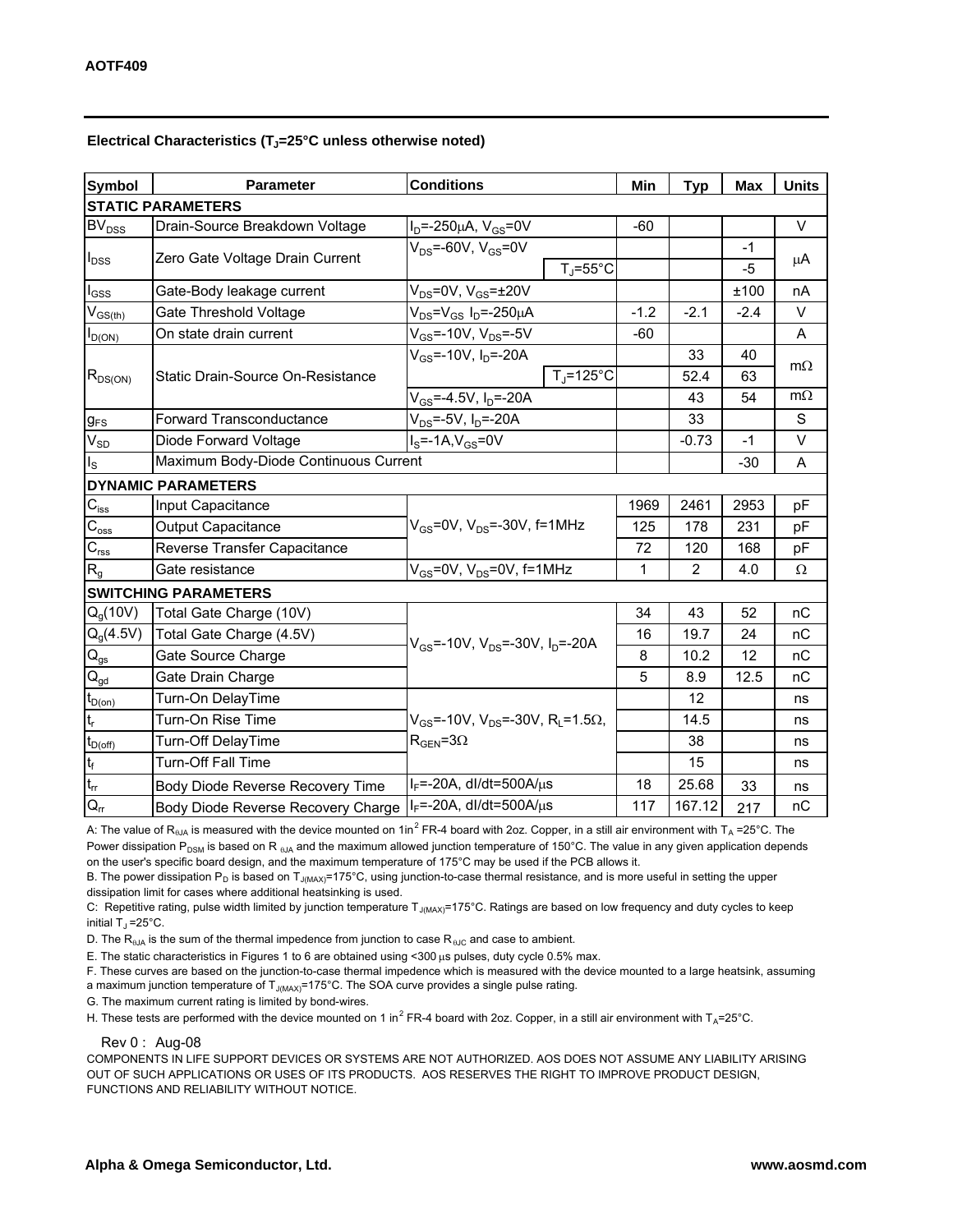

### **TYPICAL ELECTRICAL AND THERMAL CHARACTERISTICS**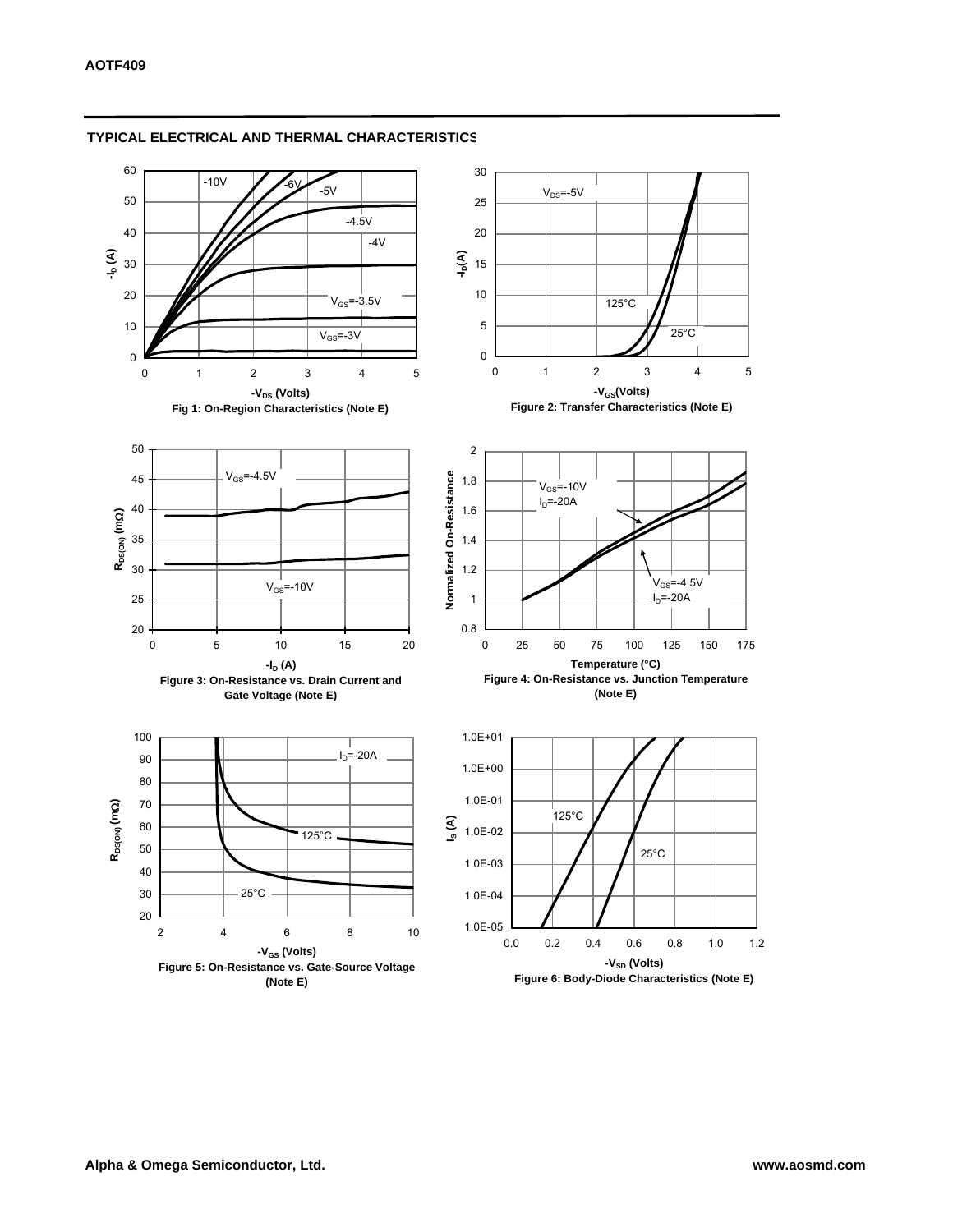

### **TYPICAL ELECTRICAL AND THERMAL CHARACTERISTICS**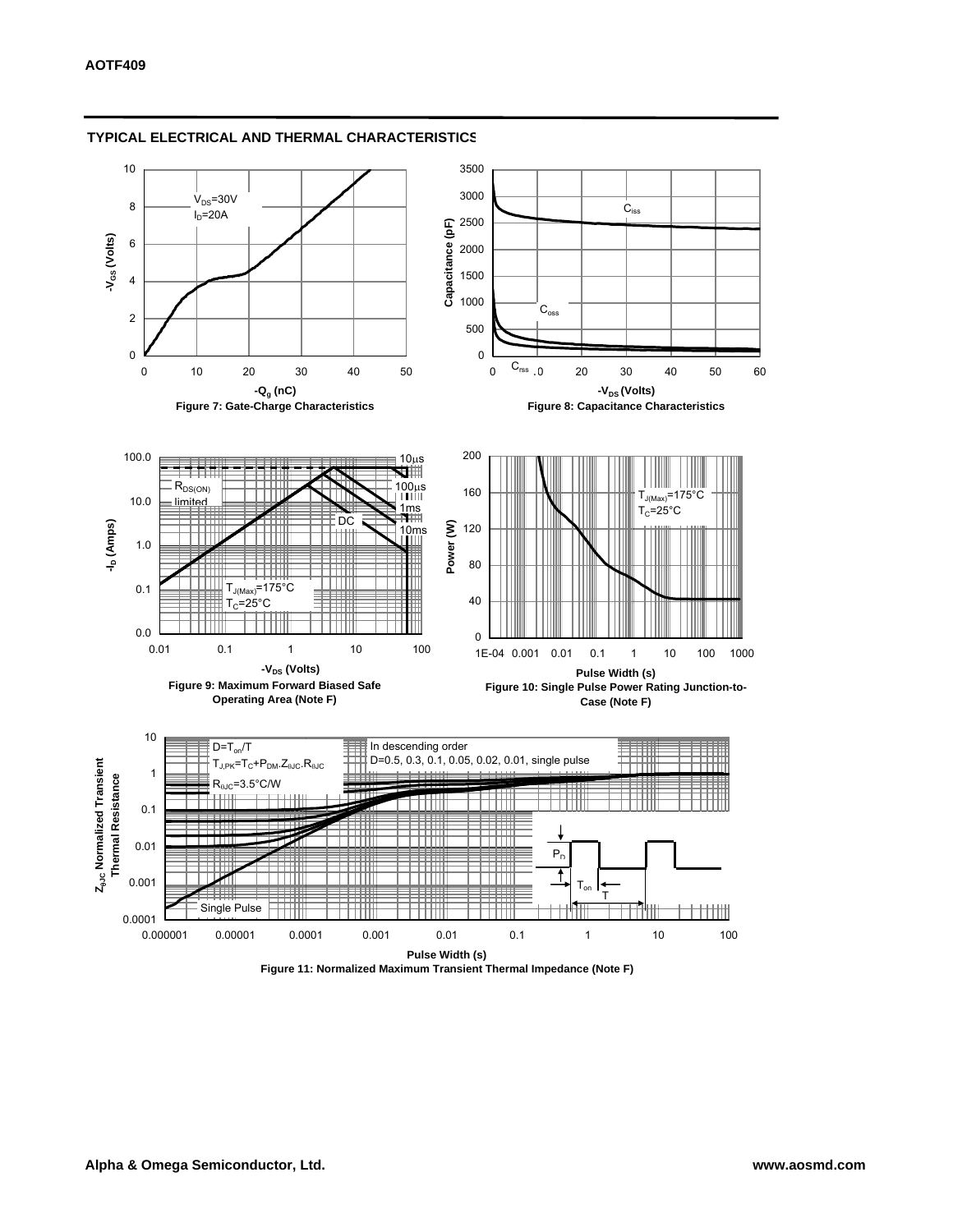